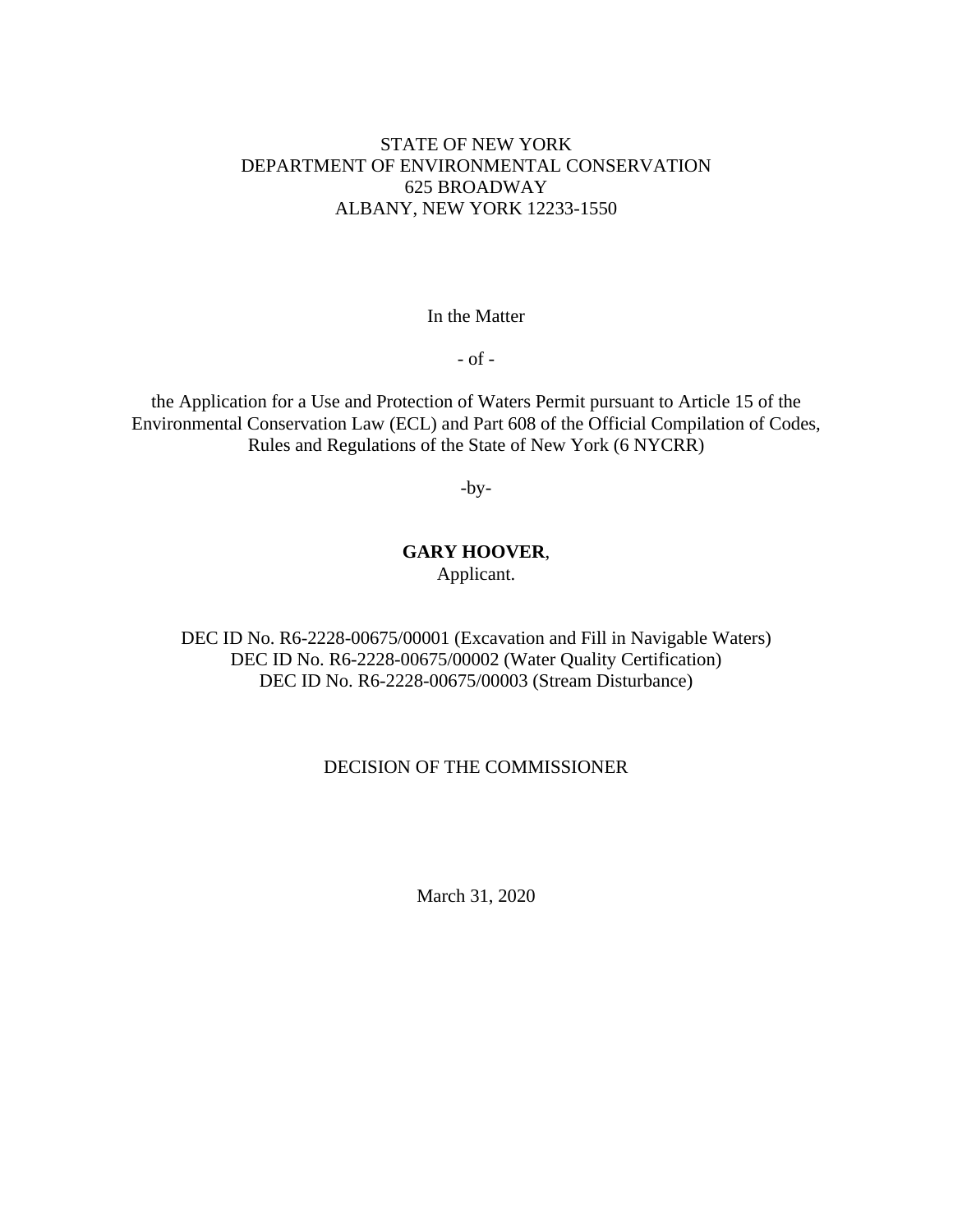### DECISION OF THE COMMISSIONER

 Gary Hoover (applicant or Mr. Hoover) applied to the New York State Department of Environmental Conservation (DEC or Department) for permits pursuant to title 5 of article 15 of the New York State Environmental Conservation Law (application) for the construction of a new 85-foot long seawall and the extension of an existing dock (projects). The projects would be undertaken at property that applicant owns at 33633 Poplar Tree Bay Road, Cape Vincent, Jefferson County, New York, on the shore of the St. Lawrence River (site). In conjunction with the projects, Mr. Hoover also applied for a water quality certification pursuant to section 401 of the federal Water Pollution Control Act (33 USC § 1341).

Department staff denied the application for the 85-foot long seawall. Applicant requested an administrative hearing on Department staff's denial. Administrative Law Judge (ALJ) Maria E. Villa presided over the administrative hearing and prepared the attached hearing report in which she concluded that Department staff properly denied the application on the ground that the proposed seawall failed to meet the applicable legal standards.

Based upon my review of the record, I hereby adopt the ALJ's hearing report affirming staff's denial of the permit application, subject to my comments below.

### Background

By application dated February 5, 2018 that the Department received on March 14, 2018, applicant applied to the Department's Region 6 office for permits to (a) construct a seawall and (b) add a 6-foot x 6-foot crib to extend a dock at the site by sixteen (16) feet. The seawall would be "in front of an already existing stone wall" (Hearing Transcript [Tr] at 6) and the walkway<sup>1</sup> would be on top of the seawall (see Tr at 9-10). The application describes the need for the seawall "to prevent saltation and home from high water" (Hearing Exhibit 5 [Joint Application Form, at page 2, item # 6.a.]). The seawall would be constructed of wood, with vertical wooden slats (see id., item # 6.d.). Pipes would be placed to support the seawall, and rock added to stabilize the structure (see Hearing Report at 2 [Finding of Fact No. 4]).

Department staff issued a notice of incomplete application on April 19, 2018 (see Hearing Exhibit 5). Applicant submitted additional information that the Department received on May 11, 2018, together with a letter in which he stated that his property had lost a considerable amount of sand and topsoil due to storms and high water (see  $id.$ ).<sup>2</sup>

By letter dated July 20, 2018 (denial letter), Department Staff identified various regulatory provisions in 6 NYCRR part 608 that the proposed seawall failed to satisfy and denied

<sup>&</sup>lt;sup>1</sup> Department staff concluded that the seawall project included a walkway. Applicant however disputed that conclusion, indicating that he was just planning to "cap" the seawall (Tr at 17-18). Whether the feature of the seawall is described as a walkway or simply a cap, it is part of the proposed seawall project (see Hearing Exhibit 5 [Federal Consistency Assessment Form, at 1 – "build 85' wood seawall with top"]).

 $2$  Applicant forwarded by e-mail dated May 24, 2019 four additional photographs of his waterfront property. These photographs were submitted following the closure of the record and, accordingly, are not being admitted for purposes of this proceeding.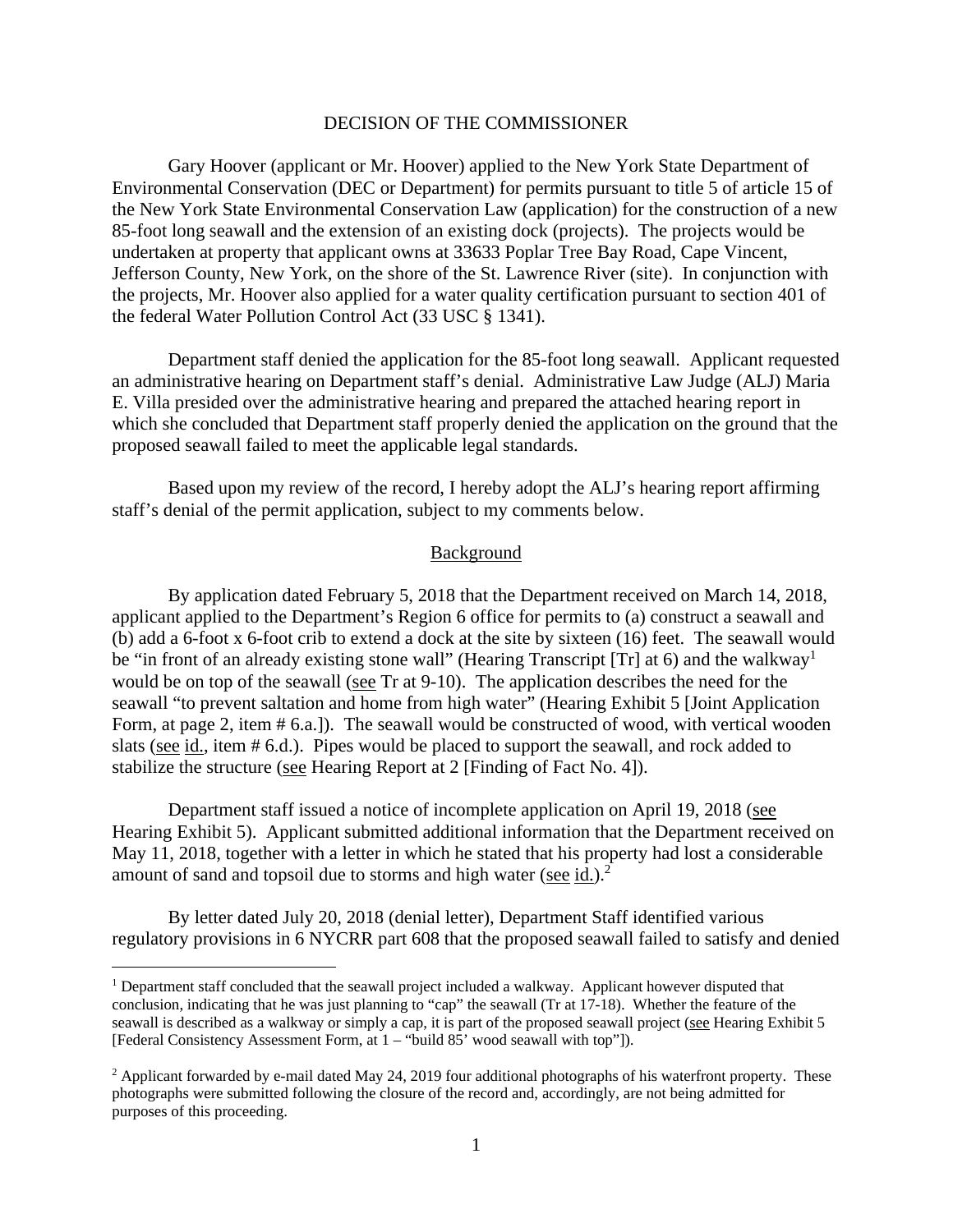the application for the seawall (see Hearing Exhibit 3, at 1-2). Among the issues that staff referenced as a basis for its denial were the following:

--adding a vertical wall constructed water-ward of an existing stone wall would increase scour and erosion of the sandy river bottom due to the redirection of wave energy that occurs when waves crash into a hard vertical surface;

--creating a walkway on top of the wall is not a water dependent use and reasonable water access already exists from the existing deck, stairs and dock;

--installing rip rap in front of the existing wall would be preferable to stop saltation and prevent damage to existing structures than constructing an additional seawall; and

--Department guidance dealing with shoreline erosion indicate that retaining walls are not encouraged and generally not approved because these structures are of little use to aquatic organisms and other wildlife and often result in erosion problems.3

Department staff concluded that "the addition of a new vertical wall and cap would not be reasonable or necessary as there are more environmentally friendly methods for preventing shoreline erosion. This vertical wall would also cause unnecessary damage to the aquatic environment through the reduction in aquatic habitat and increased erosion" (see Hearing Exhibit 3, at 2). Staff however advised applicant that "[t]he department does not have any objections to the proposal to extend the existing crib dock in order to reach deeper water. If you would like to apply for a permit for just a dock extension, we would consider the application without prejudice" (see id.).

By letter dated July 28, 2018 (see Hearing Exhibit 4), applicant requested a hearing on the denial and an administrative hearing was scheduled on the application for the proposed seawall subject to 6 NYCRR part 624. A legislative (public comment) hearing took place on October 17, 2018. No members of the public appeared or spoke, although an e-mail was received from a neighboring landowner in support of applicant's proposal (see Hearing Report at 1). An issues conference immediately followed the legislative hearing, and the adjudicatory hearing commenced upon the close of the issues conference. Because the ALJ received no petitions for party status, the parties to the proceeding consisted solely of Department staff and applicant.

### Standard of Review

Pursuant to 6 NYCRR 624.9(b), applicant has the burden of proof to demonstrate that its proposed project will be in compliance with all applicable laws and regulations administered by the Department. Whenever factual matters are involved, applicant must sustain the burden of proof by a preponderance of the evidence (see 6 NYCRR 624.9[c]).

<sup>&</sup>lt;sup>3</sup> Department staff cited the following regulatory provisions in its denial letter: 6 NYCRR 608.7(b)(1)(iv), (b)(5), (b)(6), and (b)(7) and 608.8.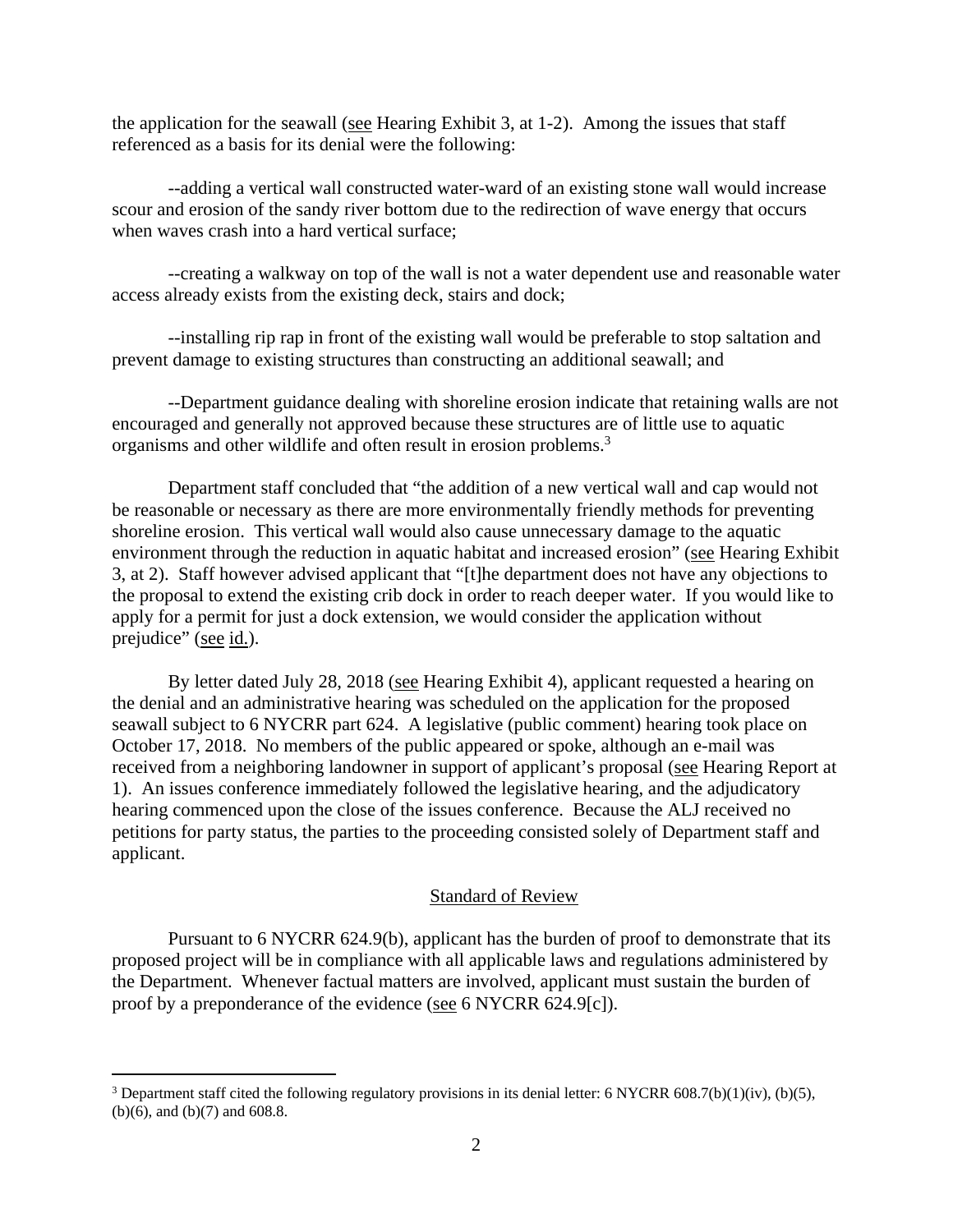#### Discussion

In contesting the Department's denial of his application for a seawall, applicant raised a number of arguments relating to the Department's jurisdictional authority and the permit issuance standards. The ALJ addressed applicant's objections in detail in the hearing report (see Hearing Report at 3-9).

The location of the mean high water level with respect to the site was one of the points of contention. Section 608.5 of 6 NYCRR provides that "[n]o person . . . may excavate from or place fill, either directly or indirectly, in any of the navigable waters of the State . . . that are inundated at mean high water<sup>4</sup> level or tide, without a permit issued pursuant to [part 608])" (see also ECL 15-0505 [1]). Staff presented evidence demonstrating that the proposed project would involve placing fill below mean high water (see Tr at 31, 35-36, 66-70, 92, 94). Although applicant disputed the location of the mean high water level on his property, and asserted that the mean high water level referenced by Department staff was too far landward, applicant did not offer expert testimony or other competent evidence that rebutted Department staff's mean high water determination (see Hearing Report at 3-4).

In addition, 6 NYCRR 608.2 provides that "no person . . . may change, modify or disturb any protected stream, its bed or banks, nor remove from its bed or banks sand, gravel or other material, without a permit issued pursuant to [part 608])." The ALJ noted that one of the bases for the Department's jurisdiction over the project is that the St. Lawrence River is a protected stream (see Hearing Report at 5). The record supports the determination that applicant's proposal would involve modification of the bed or banks of the St. Lawrence River.

Accordingly, applicant would be required to obtain a permit to comply with 6 NYCRR 608.2 and 608.5. Where, as here, a permit is required, the Department is required to determine if the proposed alterations to water resources of the State are consistent with the standards set forth in 6 NYCRR 608.8. Specifically, 6 NYCRR 608.8 reads as follows:

> "[t]he basis for the issuance or modification of a permit will be a determination that the proposal is in the public interest, in that:

- (a) the proposal is reasonable and necessary;
- (b) the proposal will not endanger the health, safety or welfare of the people of the State of New York; and
- (c) the proposal will not cause unreasonable, uncontrolled or unnecessary damage to the natural resources of the State, including soil, forests, water,

<sup>&</sup>lt;sup>4</sup> "Mean high water" is defined to mean "the approximate average . . . high water level for a given body of water at a given location, that distinguishes between predominantly aquatic and predominantly terrestrial habitat" (6 NYCRR 608.1 [r]).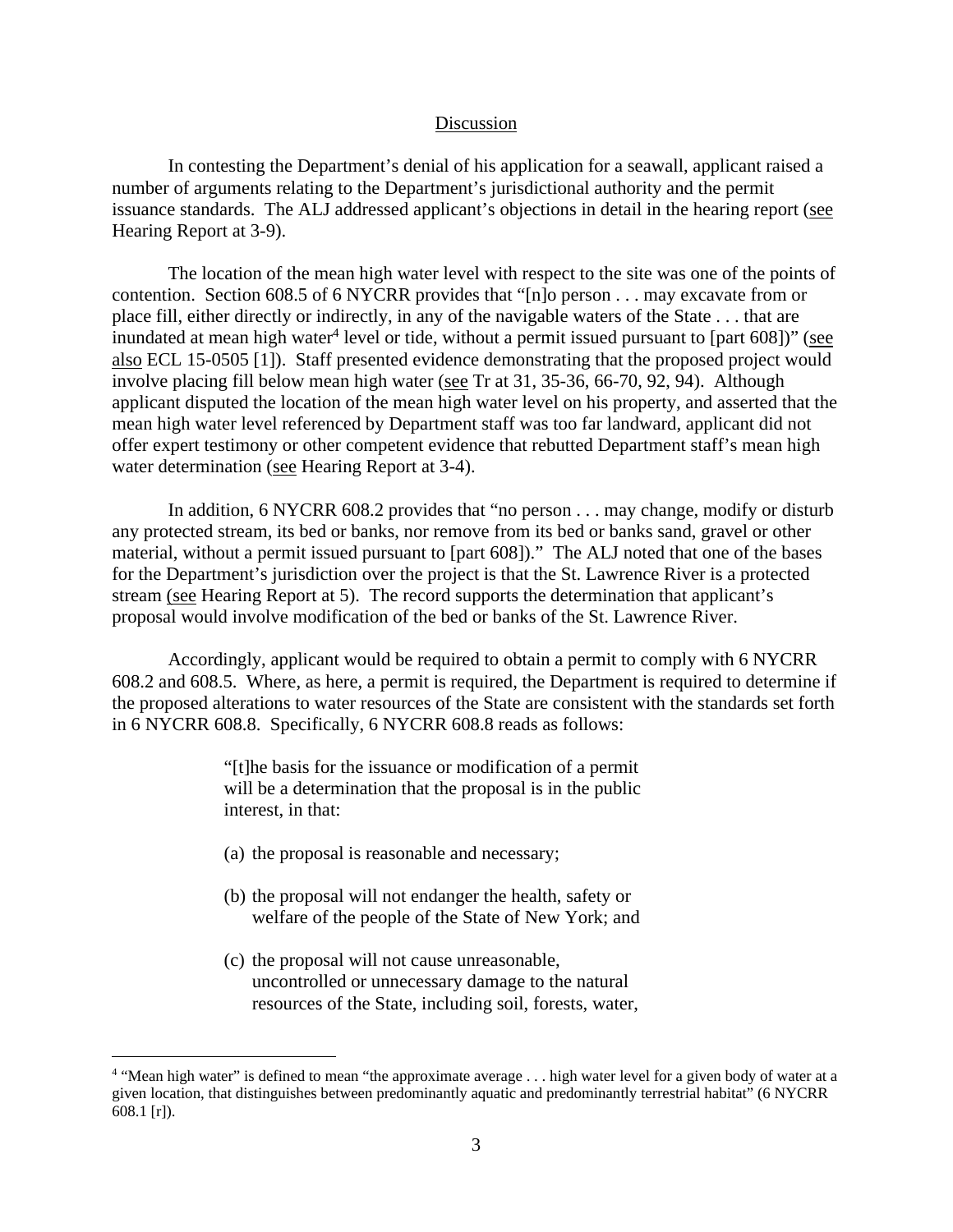fish, shellfish, crustaceans and aquatic and landrelated environment."

As noted, Department staff, in its denial letter dated July 20, 2018, addressed the environmental impacts of the proposed project including, in part, a resulting increase in scour and erosion of the sandy river bottom due to the redirection of wave energy, and unnecessary damage to the aquatic environment through the reduction in aquatic habitat and increased erosion (see Hearing Exhibit 3, at 1-2). Staff also concluded that the proposed project is not reasonable or necessary as applicant's goals could be achieved in a more environmentally friendly manner, such as installing rip rap in front of an existing wall (see id. at 2).

Staff testimony at the administrative hearing provided further support for the denial of Mr. Hoover's application for a seawall (see e.g., Tr at 43-45 [proposed vertical seawall resulting in more erosion and having negative effects on aquatic organisms and animals], 74-76 [vertical structures as least preferred method of erosion control], and 94-104 [vertical structures as most environmentally damaging forms of shoreline protection]).

Applicant failed to show that his project's proposed alteration to the shoreline would be consistent with the applicable permit issuance standards. In that regard, applicant failed to show that the seawall was necessary to safeguard his property, or that the proposed seawall would be consistent with the State's natural resource management and objectives (see Hearing Report at 6- 9).<sup>5</sup>

Based on the record before me, applicant's proposed seawall fails to meet applicable permit issuance criteria, and I hereby affirm Department staff's denial of the application. I would however encourage applicant to discuss with Department staff possible alternative approaches that would satisfy applicable permit issuance standards.

## NEW YORK STATE DEPARTMENT OF ENVIRONMENTAL CONSERVATION

By: \_\_\_\_\_\_\_\_\_\_\_\_/s/\_\_\_\_\_\_\_\_\_\_\_\_\_

 Basil Seggos Commissioner

Dated: March 31, 2020 Albany, New York

<sup>&</sup>lt;sup>5</sup> As noted, Mr. Hoover also applied to the Department for a water quality certification issued pursuant to section 401 of the federal Water Pollution Control Act and section 608.9 of 6 NYCRR. Department's denial letter did not address the water quality certification. At the hearing, Department staff stated that because staff had determined that the project did not satisfy permit issuance standards under ECL article 15 and 6 NYCRR part 608, it was not necessary to consider the application for a water quality certification (see Tr at 76-77).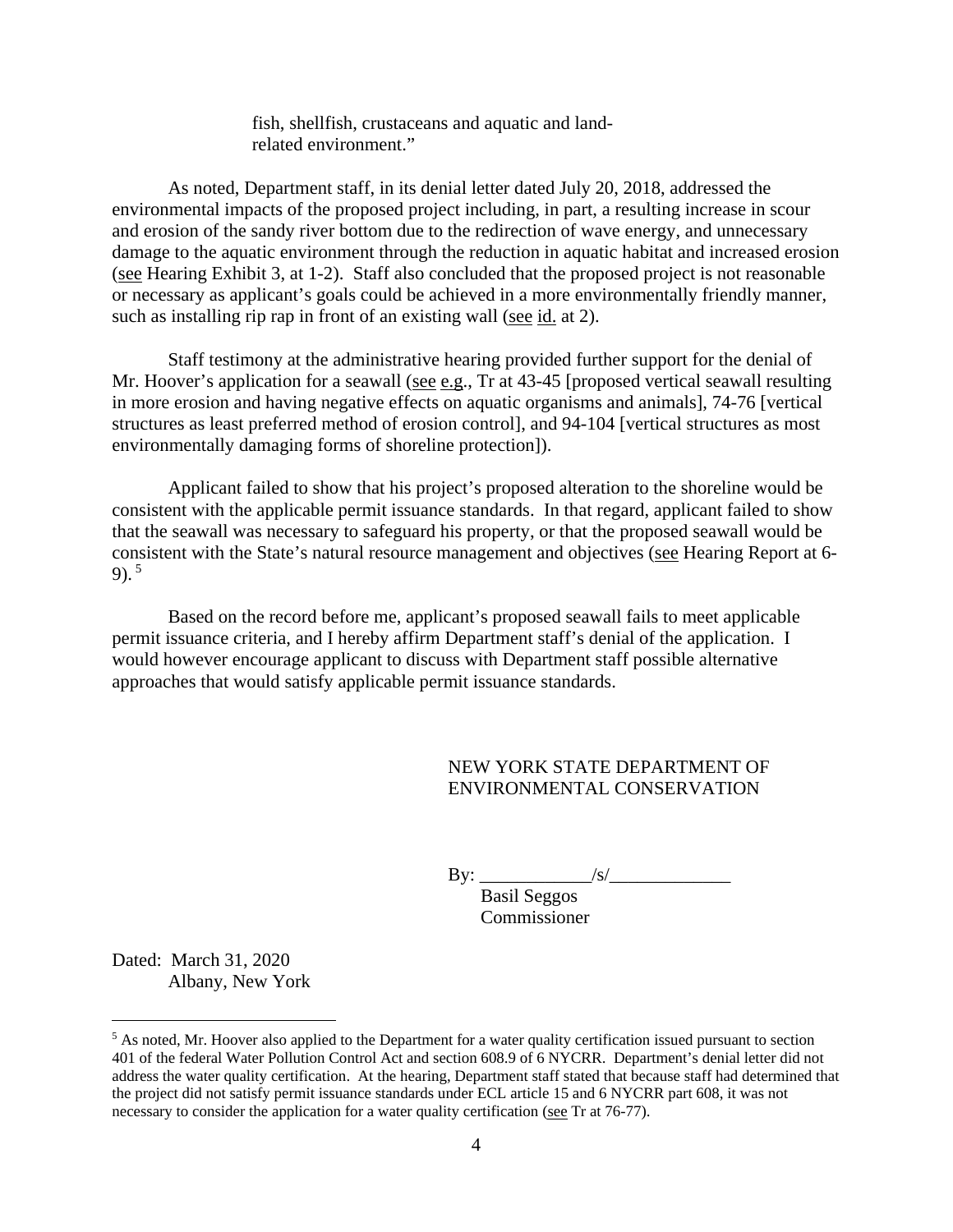# STATE OF NEW YORK DEPARTMENT OF ENVIRONMENTAL CONSERVATION 625 BROADWAY ALBANY, NEW YORK 12233-1550

## In the Matter

- of -

the Application for a Use and Protection of Waters Permit pursuant to Article 15 of the Environmental Conservation Law ("ECL") and Part 608 of the Official Compilation of Codes, Rules and Regulations of the State of New York ("6 NYCRR")

by

# Gary Hoover, Applicant.

DEC ID No. R6-2228-00675/00001 (Excavation and Fill in Navigable Waters) DEC ID No. R6-2228-00675/00002 (Water Quality Certification) DEC ID No. R6-2228-00675/00003 (Stream Disturbance)

Hearing Report

 $\sqrt{s}$ /

Maria E. Villa Administrative Law Judge

January 28, 2019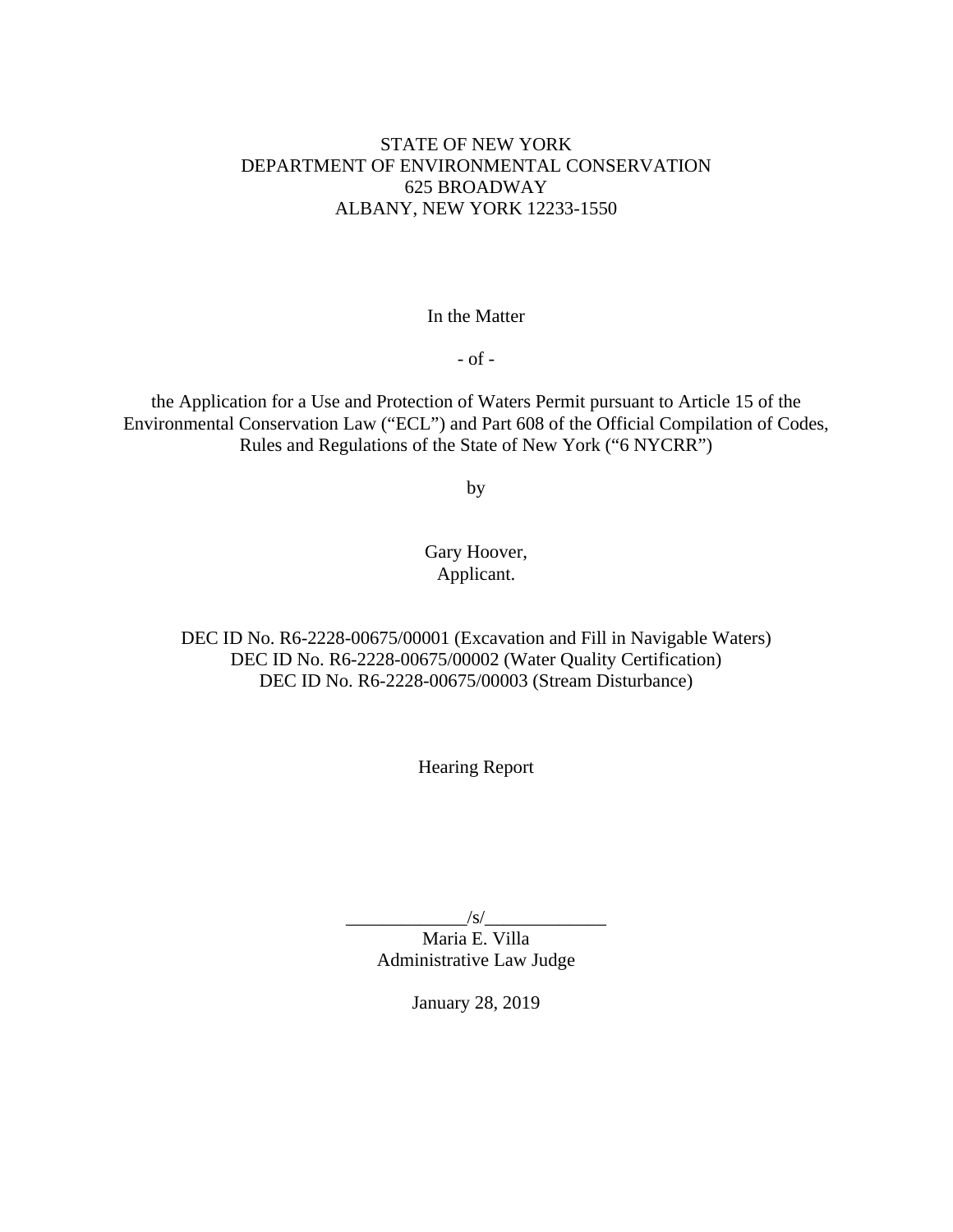#### **SUMMARY**

 An administrative hearing was held at the request of applicant, Gary Hoover, to review the determination of Staff of the New York State Department of Environmental Conservation ("DEC" or "Department") to deny his application for use and protection of waters permits and a water quality certification pursuant to ECL Article 15 and Part 608 of 6 NYCRR. The permits would have allowed applicant to construct a seawall and extend a dock at property he owns at 33633 Poplar Tree Bay Road, Cape Vincent, Jefferson County, New York, on the shore of the St. Lawrence River (the "Site"). Based on the record of this proceeding, the Commissioner should conclude that the application was properly denied because applicant failed to demonstrate that his proposed project meets permit issuance standards.

### PROCEEDINGS

 On March 14, 2018, applicant applied to the Department's Region 6 office for a permit to construct a seawall and add a 6-foot x 6-foot crib to extend a dock<sup>1</sup> at his property along the shoreline of the St. Lawrence River. The permit application numbers are DEC ID No. R6-2228- 00675/00001 (Excavation and Fill in Navigable Waters); DEC ID No. R6-2228-00675/00002 (Water Quality Certification); and DEC ID No. R6-2228-000675/00003 (Stream Disturbance).

 Department Staff issued a notice of incomplete application (NOIA) on April 19, 2018. Exhibit 5. Applicant submitted additional handwritten drawings on May 11, 2018, and a letter stating that his property had lost up to 24" of sand and topsoil due to storms and high water. Id. Department Staff denied the application by letter dated July 20, 2018, and by letter dated July 28, 2018, applicant requested a hearing on the denial. Exhibits 3 and 4.

 The notice of hearing was published in the Department's electronic *Environmental Notice Bulletin* on September 12, 2018, and in the *Watertown Times* on September 19, 2018. Exhibits 1 and 2. The hearing took place as scheduled at 10:00 a.m. on October 17, 2018, at the Cape Vincent Village Library in Cape Vincent, New York, beginning with a legislative public hearing pursuant to Section 624.4(a) of 6 NYCRR. No members of the public appeared or spoke, but an e-mail from a neighboring landowner was received into the legislative hearing record. In the email, the landowner expressed support for applicant's proposal.

 An issues conference immediately followed the legislative public hearing. The parties agreed that the issue for adjudication was whether the permit applications met the regulatory criteria for permit issuance under ECL Article 15 and Part 608 of 6 NYCRR; specifically, the denial grounds set forth in Department Staff's letter of July 20, 2018. Issues Conference Transcript at 5-6; Exhibit 3. The hearing notice set a deadline of October 12, 2018 for receipt of petitions for party status. No petitions for party status were received.

<sup>1</sup> The Department's denial letter stated that "[t]he department does not have any objections to the proposal to extend the existing crib dock in order to reach deeper water. If you would like to apply for a permit for just a dock extension, we would consider the application without prejudice." Exhibit 3, at 2. Consequently, this hearing report addresses only applicant's proposal to construct a seawall.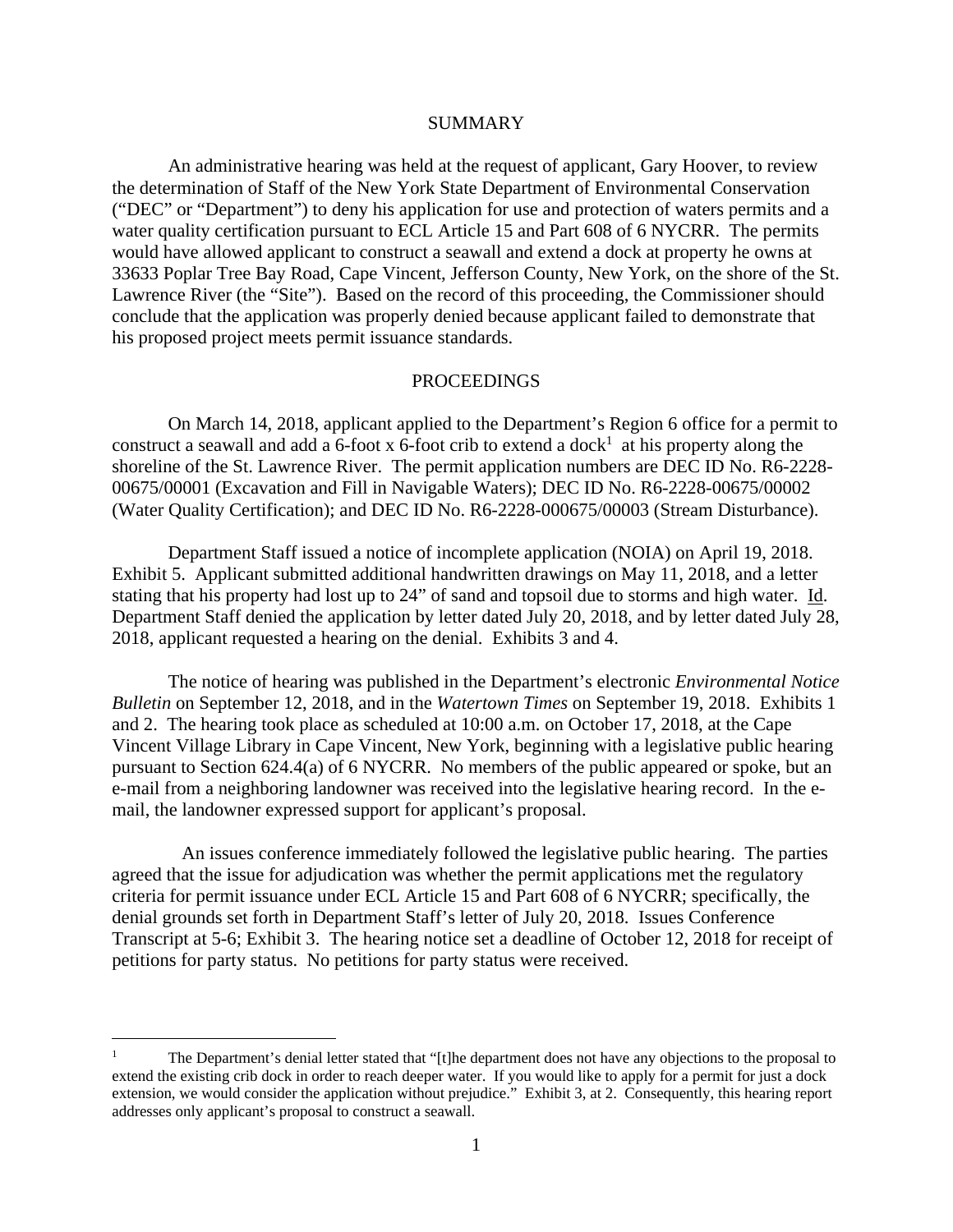The adjudicatory hearing began immediately following the close of the issues conference. Applicant put on his case first. Pursuant to Section 624.9(b) of 6 NYCRR, applicant has the burden of proof to demonstrate that the proposed project would comply with all applicable laws and regulations administered by the Department. Whenever factual matters are involved, applicant must sustain the burden of proof by the preponderance of the evidence (see Section  $624.9(c)$ ).

At the hearing, applicant appeared *pro se*, and testified on his own behalf. Department Staff was represented by Assistant Regional Attorney Barbara A. McGinn, Esq., and called the following witnesses, all from the Department's Region 6 office: Jessica Hart, Environmental Analyst II and Deputy Regional Permit Administrator; Thomas Voss, Division of Environmental Permits, Regional Permit Administrator; and Stephanie Larkin, Biologist, Bureau of Habitat.

 The transcript was received on November 13, 2018, and on that date the parties were notified by letter that the record had closed.

# FINDINGS OF FACT

1. Gary Hoover owns property located at 33633 Poplar Tree Bay Road, Cape Vincent, Jefferson County, New York.

2. On March 14, 2018, applicant applied for permits, pursuant to ECL Article 15 and Part 608 of 6 NYCRR, to construct a seawall along the shore of the St. Lawrence River. These permit applications included: (1) DEC ID No. R6-2228-00675/00001 (Excavation and Fill in Navigable Waters); (2) DEC ID No. R6-2228-00675/00002 (Water Quality Certification); and (3) DEC ID No. R6-2228-00675/00003 (Stream Disturbance). Exhibit 5.

3. The St. Lawrence River is a navigable water of the State as defined in Section 608.1(u) of 6 NYCRR. Transcript (hereinafter "Tr.") at 31, 66 and 92. The St. Lawrence River is also a Class A protected stream, as defined at Section 608.1(aa). Tr. at 30, 66, and 91.

4. Applicant proposes to construct a seawall consisting of wood vertical slats, approximately 32 inches high. Exhibit 8. The proposed structure would be 85 feet in length. Exhibit 5. Pipes would be placed to support the seawall, and rock added to stabilize the structure. Id.

5. The proposed structure would be below the mean high water level of the St. Lawrence River at the site.

# **DISCUSSION**

Applicant proposed to construct a wooden seawall along the shoreline of the St. Lawrence River at his property at 33633 Poplar Tree Bay Road, Cape Vincent, New York. The application describes the project as a "seawall – to prevent saltation<sup>2</sup> and home from high water.

 $\mathfrak{D}$  "Saltation" is defined in the online English Oxford Living Dictionaries as "the transport of hard particles over an uneven surface in a turbulent flow of air or water." https://en.oxforddictionaries.com/definition/saltation.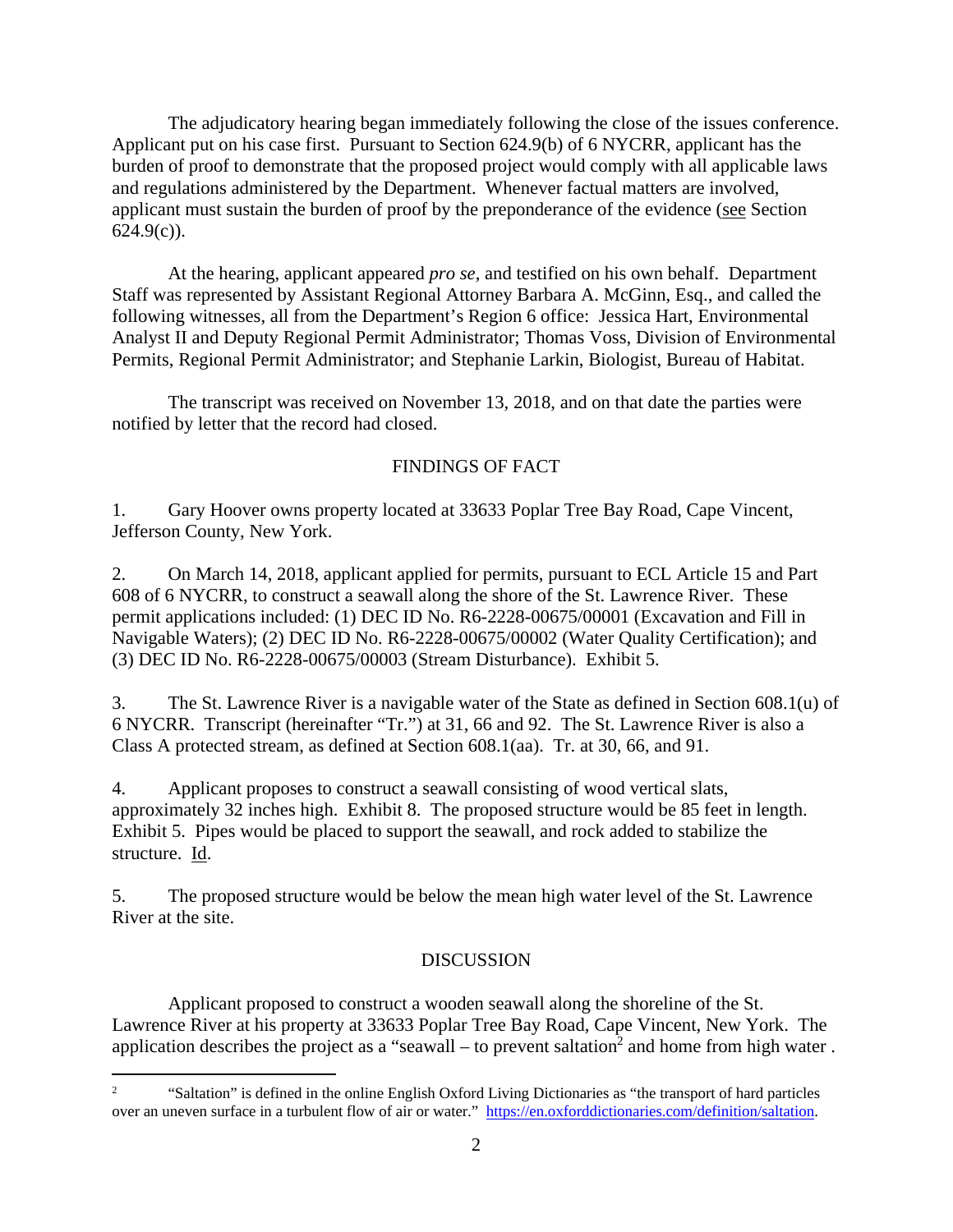. . build 85' staving wall and cap." Exhibit 5 (application). The seawall would be constructed of wood, approximately three feet high, with wooden slats running vertically. Exhibit 8. Pipes would be placed to support the seawall, and rock added to stabilize the structure.

As an initial matter, applicant argued that the Department did not have jurisdiction over the proposed project. Nevertheless, as discussed below, the record supports a finding that the Department has jurisdiction pursuant to its authority over the St. Lawrence River, as a navigable water of the State. The Department also has jurisdiction pursuant to Section 608.2 over the bed and banks of the River, which is a protected stream.

### *The Department's Jurisdiction – Navigable Waters*

 Section 608.5 of 6 NYCRR provides that "[n]o person . . . may excavate from or place fill, either directly or indirectly, in any of the navigable waters of the State . . . that are inundated at mean high water level or tide, without a permit issued pursuant to this Part." The St. Lawrence River is a navigable water as defined at 6 NYCRR 608.1(u). Tr. at 31, 66. "Mean high water" is defined as the approximate average high water level "for a given body of water at a given location, that distinguishes between predominantly aquatic and predominantly terrestrial habitat." Section 608.1(r). The definition provides a hierarchy, in order of use, by which a determination as to the high water level may be made.

The first method of determining the high water mark refers to hydrologic information and high water elevations established for certain waterbodies, as set forth in Section 608.11 of 6 NYCRR. This method does not apply in this case, because the project location is not one of those listed in Section 608.11, and the record does not include any hydrologic data for the site. The definition goes on to describe other means of determining the high water mark, including "(2) vegetative characteristics (*e.g.* location, presence, absence or destruction of terrestrial or aquatic vegetation); (3) physical characteristics (*e.g.* clear natural line impressed on a bank, scouring, shelving, or the presence of sediments, litter or debris); and (4) other appropriate means that consider the characteristics of the surrounding area." Section  $608.1(r)(2)-(4)$ .

Department Staff contended that the proposed project would be below the mean high water mark, and thus subject to the Department's jurisdiction under Article 15. Jessica Hart, the Region 6 Deputy Permit Administrator, testified that "generally we determine the mean high water level on the river because there's no set elevation in regulation. We determine it based on drift lines, vegetation lines, stain lines on docks, that type of thing." Tr. at 35. Ms. Hart referred to a full-size photograph of the site, noting that "in this photograph you can see a stain on the – on the staining for the deck. And there's a line where the sandy beach and rocky beach kind of turns to vegetation, green vegetation. And there's also staining on the rocks as well." Exhibit 5 (full size photograph); Tr. at 36. Based upon these characteristics, Ms. Hart concluded that the project would involve placing fill below mean high water. Tr. at 31, 35-36.

Department Staff also offered the testimony of Stephanie Larkin, a biologist in the Region 6 Bureau of Habitat. Ms. Larkin testified that the staining on the slats on the existing structure along the deck, as well as the stone in front of the structure, showed the location of the mean high water mark. Tr. at 94; Exhibit 5 (photographs). Ms. Larkin stated that she observed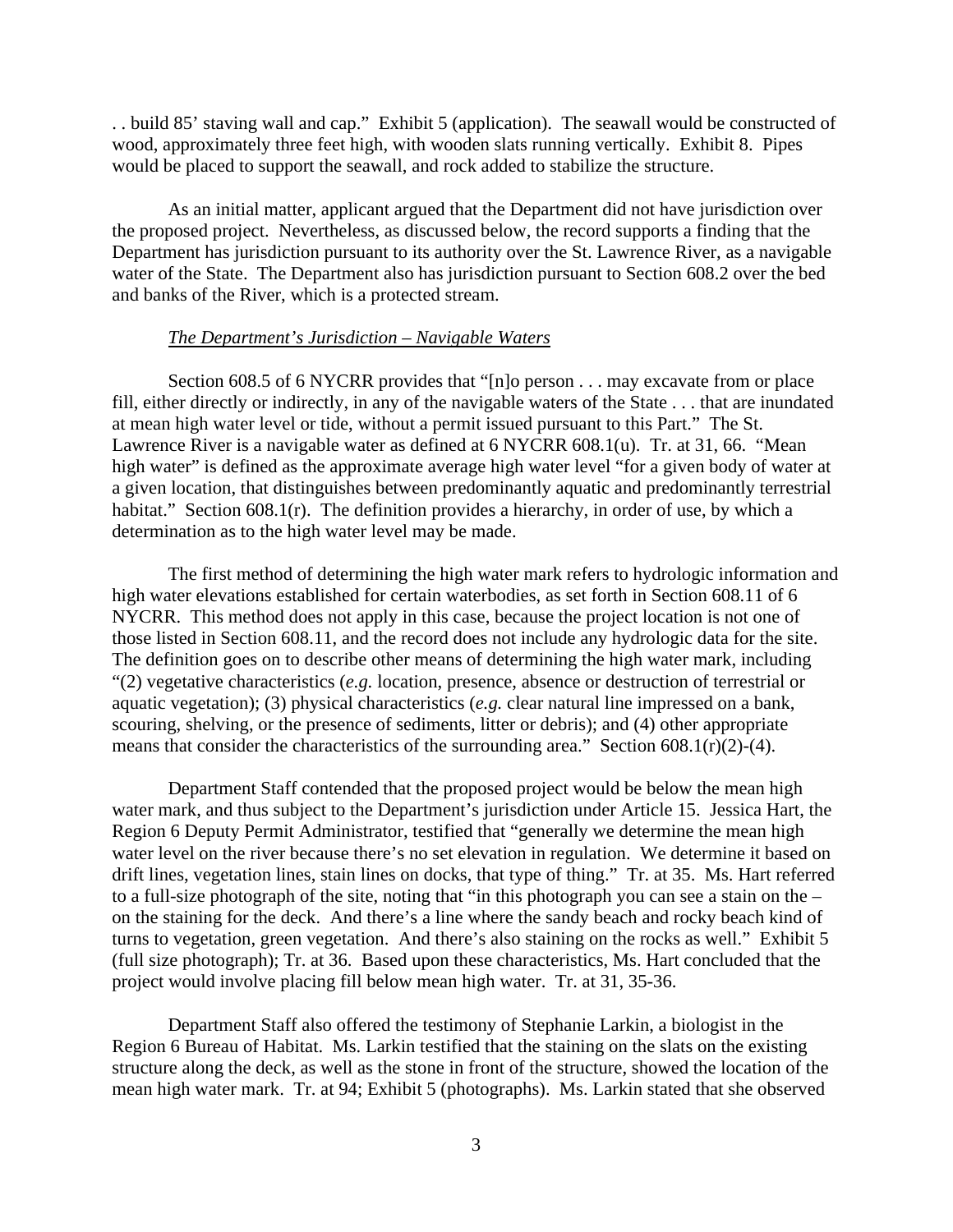the vegetation growing along the shoreline, which provided an indication of mean high water. Id. According to Ms. Larkin, the proposed seawall, including the vertical slats and piping, as well as the stone and cap, would constitute fill below mean high water. Tr. at 92.

Thomas Voss, the Regional Permit Administrator, testified that high water reached a wood wall along a deck at the site "for a sustained period of time to result in physical changes." Tr. at 68. Mr. Voss referred to the staining and changes in vegetation that he observed at the site. Tr. at 68-69; Exhibit 5. He concluded that the proposed project would be below the mean high water mark, and would constitute filling within the navigable waters of the St. Lawrence. Tr. at 66-67, 70.

Applicant disputes the location of the high water mark on his property, and asserts that the mean high water level referenced by Department Staff is too far landward. Based on his estimation, Mr. Hoover argued that his proposed project would be above the mean high water mark. There are no surveyed or engineered drawings in the record, and the plans and drawings provided with the application do not indicate the mean high water level. Applicant did not offer expert testimony or other competent evidence to rebut Department Staff's determination.

Although Department Staff's witness, Jessica Hart, acknowledged on cross-examination that it was possible that the staining observed resulted from flooding during storm events, she stated further that "generally, when we see staining like that, it's usually from repeated high water events." Tr. at 47, 54; Exhibit 5. Mr. Voss also conceded that it was a possibility, but went on to testify that based upon his visit to the property, and the photographs offered at the hearing, the markings observed were an accurate representation "of the average location or elevation that the water reaches on a yearly basis." Tr. at 81. The testimony from Department Staff's witnesses regarding the staining on the existing structure, as well as the vegetation line, is sufficient to support Department Staff's position regarding the location of the mean high water mark, and applicant's argument on this point amounts to speculation.

The Department has jurisdiction over the placement of fill in navigable waters; in this case, the placement of a seawall at applicant's property below the mean high water level. Applicant must therefore demonstrate that the proposed project would meet the standards for issuance of a use and protection of waters permit pursuant to ECL Article 15 to place fill (specifically, his proposed seawall) in the navigable waters of the St. Lawrence River. As discussed below, the record supports Department Staff's position that the proposed seawall was not reasonable or necessary, would not safeguard life or property and instead would increase scour and erosion, and would cause unnecessary damage to the aquatic environment.

### *The Department's Jurisdiction – Protected Stream*

In addition to its authority with respect to the State's navigable waters, the Department has jurisdiction over the proposed project pursuant to Section 608.2 of 6 NYCRR, which provides that "no person . . . may change, modify or disturb any protected stream, its bed or banks nor remove from its bed or banks sand, gravel or other material, without a permit issued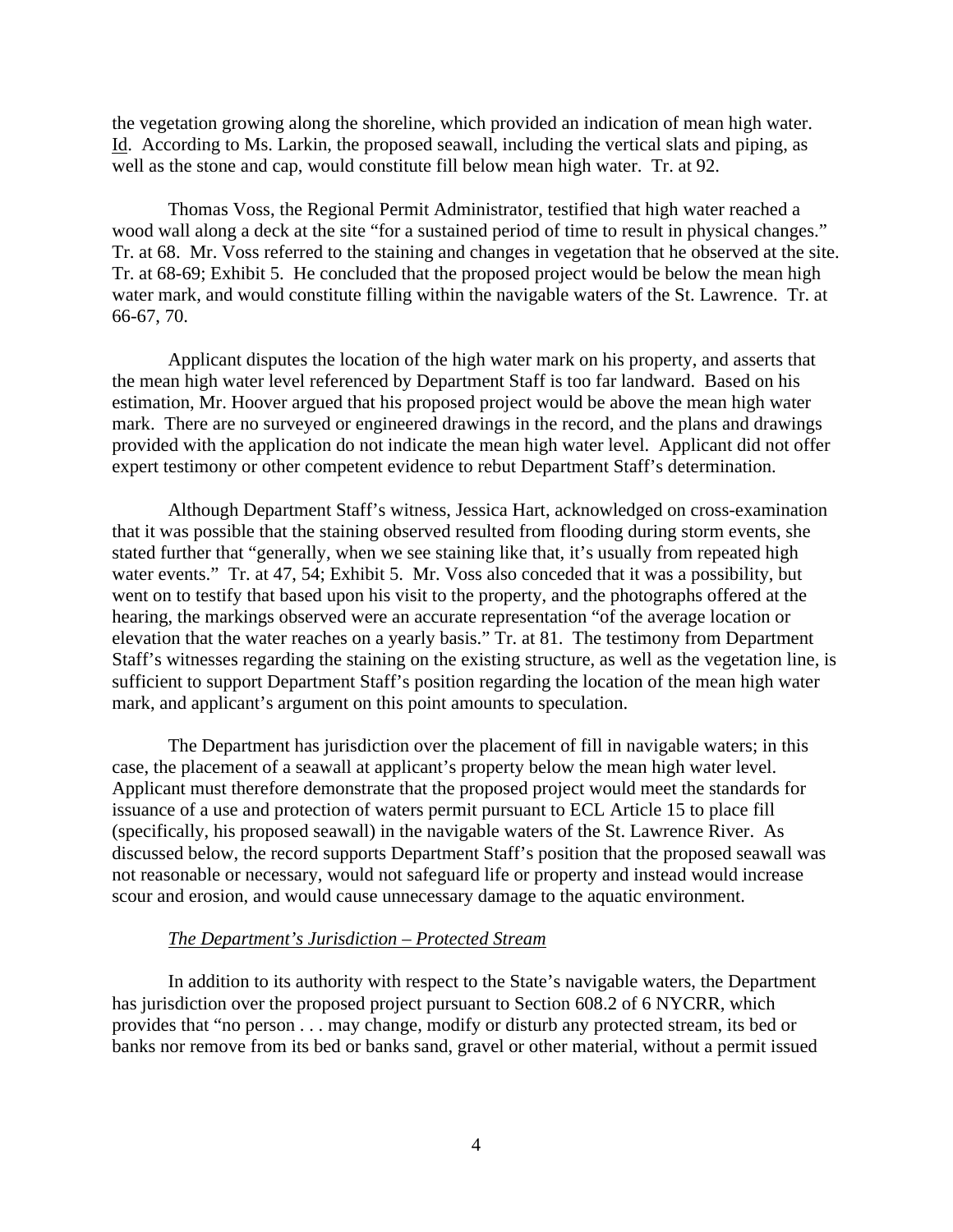pursuant to this Part."<sup>3</sup> At the hearing, Ms. Hart testified that the work to be done at the site would be within the bed and banks of the St. Lawrence River, a Class A protected stream. Tr. at 30, 35. Ms. Larkin and Mr. Voss confirmed Ms. Hart's testimony. Tr. at 66-67; 91-92, 94.

Applicant did not rebut Department Staff's proof. The record supports Department Staff's assertion that applicant's proposal would involve modification of the bed or banks of the St. Lawrence River at the site. Applicant is therefore required to show that the proposal would satisfy the permitting requirements of Part 608 of 6 NYCRR. Based upon the evidence and testimony in the record, applicant failed to meet that burden.

### *Permit Issuance Standards*

In its notice of permit denial, Department Staff referred to Section 608.8 of 6 NYCRR, which sets forth the permit issuance standards for Article 15 permits. Section 608.8 states that

> [t]he basis for the issuance or modification of a permit will be a determination that the proposal is in the public interest, in that: (a) the proposal is reasonable and necessary; (b) the proposal will not endanger the health, safety or welfare of the people of the State of New York; and (c) the proposal will not cause unreasonable, uncontrolled or unnecessary damage to the natural resources of the State, including soil, forests, water, fish, shellfish, crustaceans and aquatic and land-related environment.

Exhibit 3, at 2. According to Department Staff's denial, the addition of a vertical wall and cap would not be reasonable or necessary, because more environmentally friendly methods to prevent shoreline erosion exist. Id. In addition, Department Staff asserted that the vertical wall "would cause unnecessary damage to the aquatic environment through the reduction in aquatic habitat and increased erosion." Id.

At the hearing, Ms. Hart, who signed the denial letter, reiterated that the proposal was not reasonable or necessary, and would cause unreasonable, uncontrolled, or unnecessary damage to the natural resources of the State, based upon the criteria set forth in Section 608.7(b) of 6 NYCRR. Tr. at 45. Mr. Voss and Ms. Larkin's statements at the hearing were consistent with Ms. Hart's. Tr. at 76, 95-96.

Department Staff's denial letter also cited Section 608.7(b), which addresses the requirements for the review of permit applications, and provides, in pertinent part, that

<sup>3</sup> Applicant also applied for a water quality certification issued pursuant to Section 401 of the federal Clean Water Act and Section 608.9 of 6 NYCRR. The Department's denial letter did not address the water quality certification. At the hearing, Mr. Voss testified that because Department Staff determined that the application did not satisfy permit issuance standards under Article 15, it was not necessary for Department Staff to consider the impacts of a federal action to be reviewed by the U.S. Army Corps of Engineers, and did not evaluate the application in that regard. TR at 76-77. Because the applicant's proposal fails to satisfy the requirements for Article 15 permits, this report recommends that the water quality certification not be issued.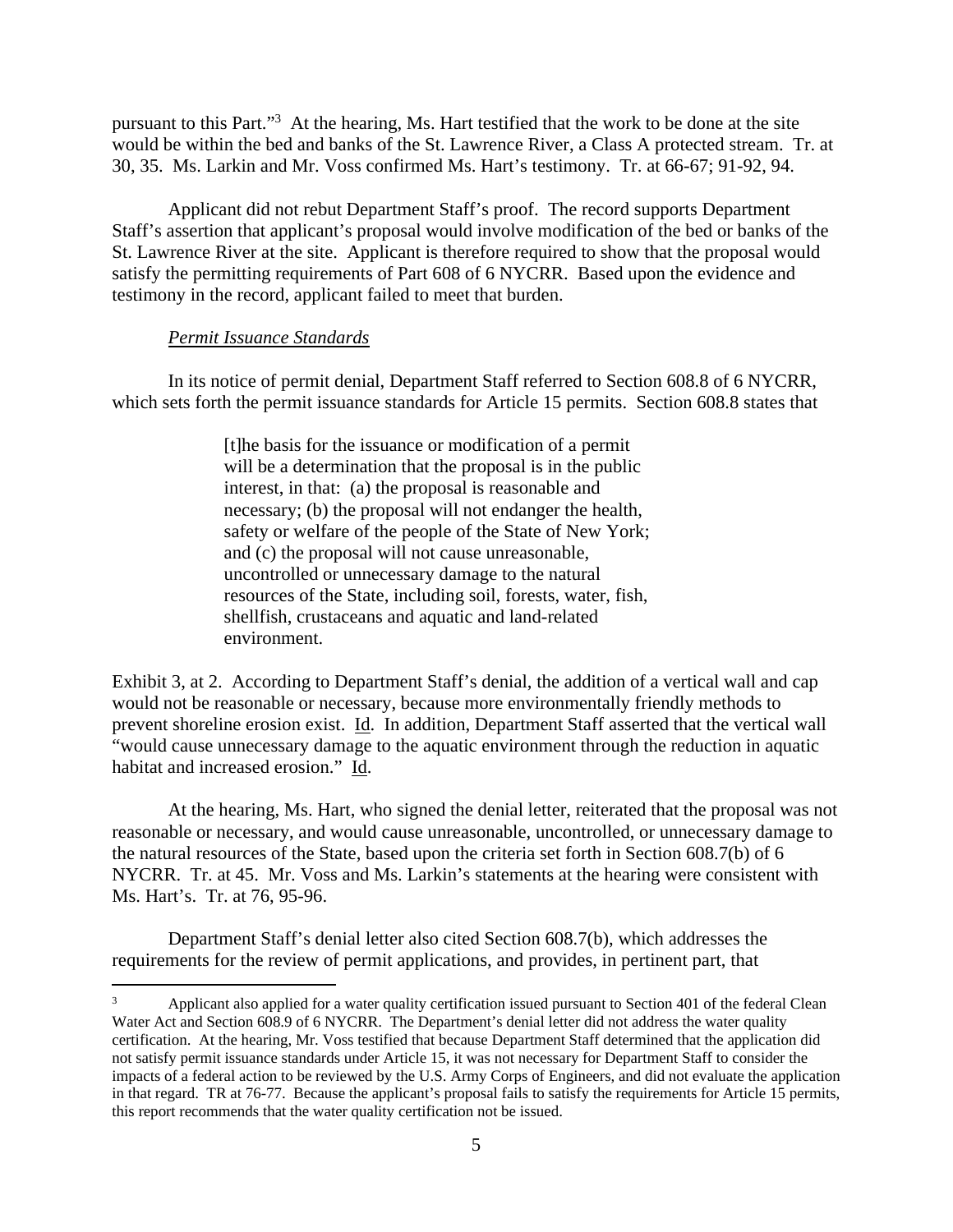[t]he department's review will determine if proposed alterations to water resources of the State are consistent with standards contained in section 608.8 of this Part, considering issues such as: (1) the environmental impacts of a proposal, including . . . (iv) water course and water body integrity, including such criteria as erosion, turbidity, and sedimentation; . . . (5) the water dependent nature of a use; (6) the safeguarding of life and property; and (7) natural resource management objectives and values.

Exhibit 3. As discussed below, applicant failed to show that the proposed alteration to the shoreline would be consistent with the permit issuance standards articulated in Section 608.8, and referenced in Section 608.7(b) of 6 NYCRR.

### *Water Course and Water Body Integrity*

 The denial letter stated that "the department contends that the addition of a vertical wall constructed waterward of an existing stone wall would increase scour and erosion of the sandy river bottom due to the redirection of wave energy that occurs when waves crash into a hard vertical surface." Exhibit 3, at 1. Ms. Hart testified that the wall would increase erosion, stating that "[a]ny time that a vertical wall is put into the water, instead of allowing wave action to dissipate as like on a sloped shoreline, the wave energy just smashes against that vertical structure and is reflected and either will continue to undermine or erode in front of the wall or tunnel along the wall and erode around the sides of the structure." Tr. at 42.

 In her testimony, Ms. Larkin referred to the notification of availability for review. Exhibit 5A. On that document, Ms. Larkin's handwritten notes stated

> Not Reasonable or Necessary don't see much erosional issues that would require a wall out in the water. Could do some work on the [incomplete]. His proposal will stop the movement of sediment along the shoreline. The rest of the shoreline extends to the bottom.

Exhibit 5A. Applicant argued that the statement "will stop the movement of sediment along the shoreline" supported his argument that his proposal would address erosion at the site. Tr. at 84- 86.

At the hearing, Ms. Larkin clarified that sediment movement along a shoreline is a natural and desirable process. Tr. at 88-89. She stated that the project as proposed would interfere with sediment movement, and exacerbate erosion. Ms. Larkin recommended that applicant construct a stone sill to establish a stable slope, backfill the area with soil, and plant vegetation with a strong root system that would tolerate being inundated during high water events. Tr. at 88, 97-98. Ms. Larkin stated that this would provide additional stabilization to the slope, and reduce wave energy. Tr. at 88. The witness testified that erosion would increase if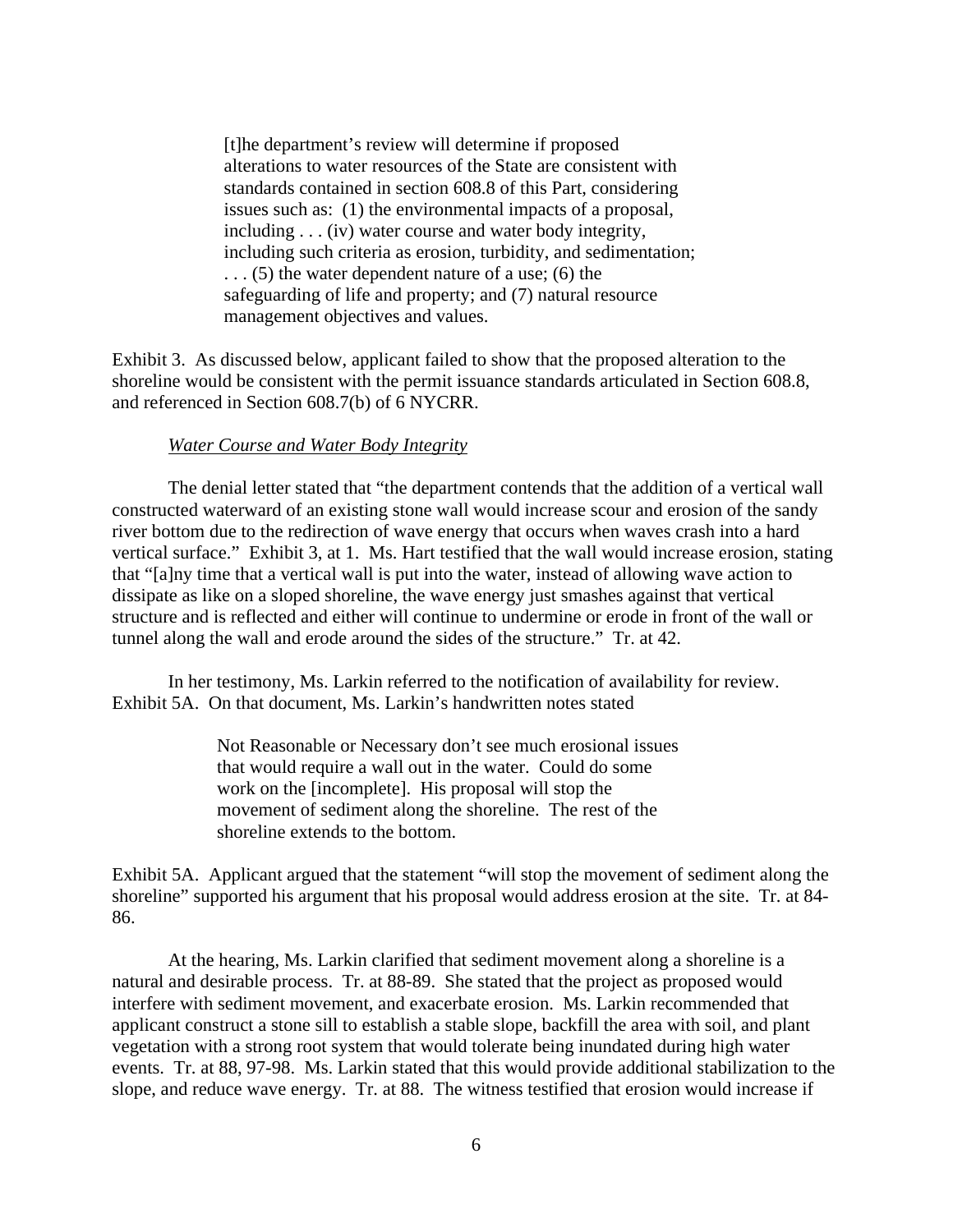the proposed seawall were built, because the movement of water through the slatted structure "may actually cause an increase in turbidity as well as movement of sediment in front of it" and increase wave energy. Tr. at 102.

Applicant did not offer expert testimony or evidence in response to the testimony of Department Staff's witnesses with respect to this requirement for review of a permit application. As a result, the record supports the conclusion that the proposal would increase erosion, and halt sediment movement, to the detriment of the water body's integrity (see Section 608.7(b)(1)(iv)).

### *Water Dependent Use*

 Department Staff's denial letter indicated that "[c]reating a walkway on top of the wall is not a water dependent use and there is already reasonable water access from the existing deck, stairs, and dock" at the Site. Exhibit 3, at 1. Ms. Hart testified that "there was no water dependent use that was elucidated" in the application. Tr. at 43. The witness noted that applicant has other access to the river by the existing dock and deck. Id. Ms. Larkin testified that applicant has reasonable access by the existing deck out to the dock by way of stairs. Tr. at 87. She explained that a water dependent use "is something that . . . is absolutely necessary for access to the water for a landowner, and is dependent upon the water resource. A walkway parallel to the shoreline is not a water dependent use." Tr. at 102. Applicant did not rebut this testimony, and failed to establish that the proposed project is a water dependent use.

#### *Safeguarding of Life and Property*

 In his application, Mr. Hoover stated that the addition of the seawall would stop saltation and prevent damage to the existing structures. In response, Department Staff's denial letter stated that "this goal could be achieved in a more environmentally friendly manner, such as by installing rip rap (loose angular rock) in front of the existing wall." Exhibit 3, at 1. The denial letter went on to indicate that "[p]roperly installed rip rap would allow waves to run up the rocks and allow wave energy to dissipate before reaching the existing wall, thus reducing erosional forces." Id.

 Ms. Hart pointed out that Department Staff had offered alternatives to protect the shoreline from erosion. Tr. at 43. The witness confirmed that the addition of a vertical wall would in fact cause increased erosion, even if the wall consisted of wooden slats. Ms. Hart observed that the structure would still "cause an impediment to the wave energy naturally dissipating on a sloped surface." Tr. at 44. Mr. Voss testified that a vertical wall is the least preferred method of erosion control, and that the Department prefers natural shorelines, "[o]r those protection measures that provide the elements of what a natural shoreline would provide." Tr. at 76.

 Mr. Voss noted that during the site visit, he was able to look behind a door in the existing decking, and observed areas of native bedrock that slope down to the shore underneath the deck. Mr. Voss testified that the rock already provides the property with some erosion protection. Tr. at 73. Mr. Voss indicated that during the site visit, Department Staff attempted to engage applicant in a discussion of the impacts of the proposal, and "encouraged the consideration of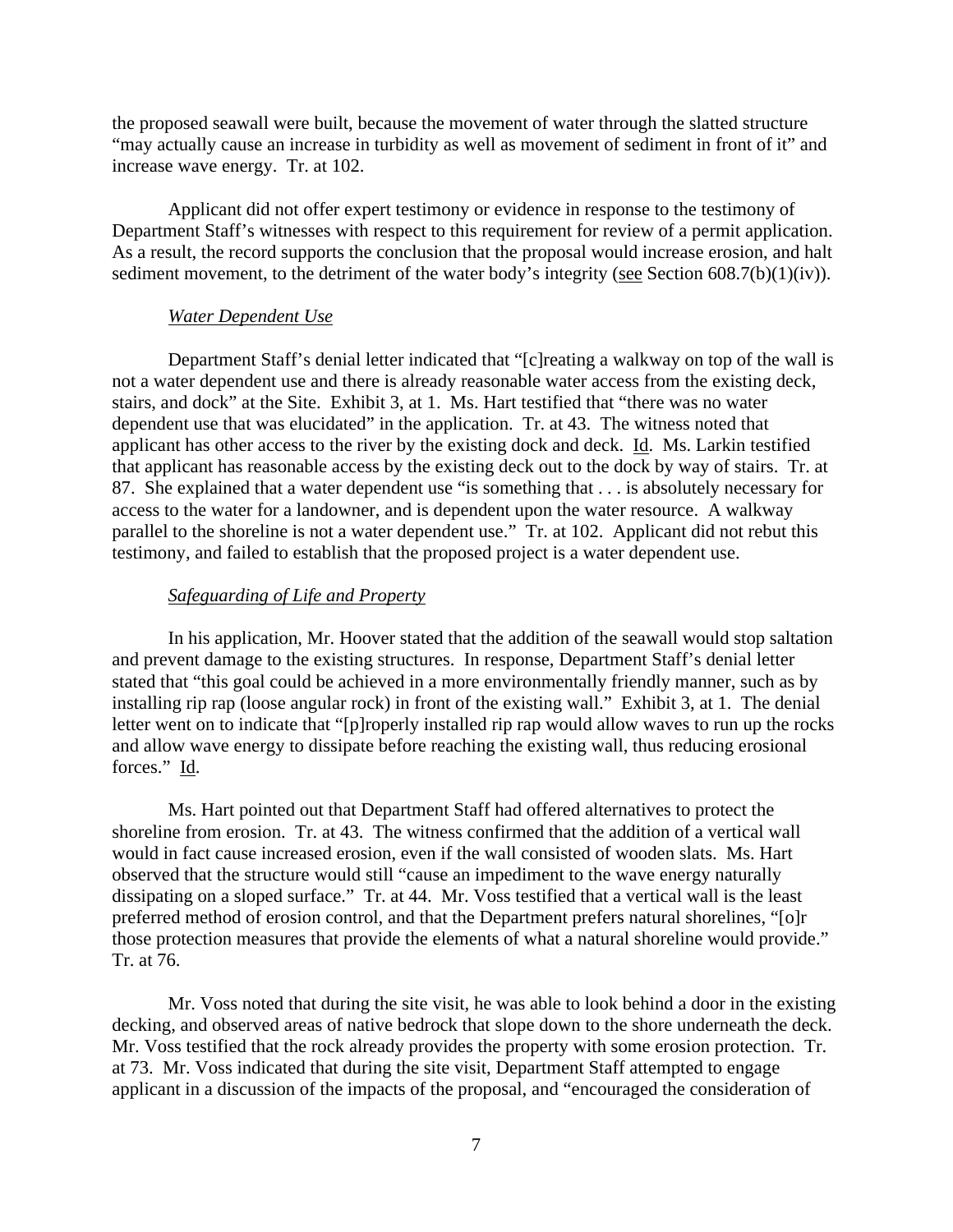alternatives that would not have as significant an environmental impact." Tr. at 71. The witness stated that Department Staff was unable to discuss the matter with applicant, noting that it is typical to discuss changes to a project with an applicant, and "look for alternatives that have less of an environmental impact that are more likely to meet our permitting standards." Id. According to Mr. Voss, "[t]hat did not happen in this case." Id. Ms. Larkin testified that the proposal was not necessary to safeguard the site, and pointed out that there were other alternatives that could be considered. Tr. at 103.

 Applicant contended that the alternatives suggested by Department Staff would not protect the existing structures at the site, but did not provide evidence at the hearing to support his assertion. Applicant did not offer expert testimony, or any other evidence to substantiate his claim. Moreover, applicant did not dispute Department Staff's contention that a rip rap wall would stop saltation and prevent further erosion. On this record, applicant has failed to meet his burden to demonstrate that his proposed project was necessary to safeguard the property.

## *Natural Resource Management and Objectives*

 Department Staff's denial letter referred to and attached the Department's guide entitled "Shoreline Stabilization – Ecological Importance of Natural Shorelines and Proper Shoreline Stabilization" (the "Guide"). The Guide noted that

> [r]etaining walls are not encouraged and generally are not approved. These structures (typically sheet steel, concrete, wood or large armor stone) produce a sterile, vertical, flat-faced object which is of little use to aquatic organisms and other wildlife. They also tend to reflect wave energy rather than dissipate it, usually resulting in erosion problems in front of the "fix" and elsewhere.

Exhibit 3, at 2; Guide, at 5. At the hearing, Ms. Hart testified that the proposal would be inconsistent with natural resource management and objectives, noting that "we have multiple guidances on our website available to the public that state that vertical walls are generally not allowed." Tr. at 44. Ms. Hart stated that vertical walls exacerbate erosion. Id.

The witness discussed the effect of vertical structures on aquatic organisms and other wildlife, noting that "vertical walls in the water cover any habitat that was there in the littoral zone, the shoreline zone." Id. Ms. Hart characterized a vertical structure as "a very sterile environment" that would not provide ingress and egress for aquatic organisms, and indicated that the structure "pretty much – it eliminates any habitat that would be there." Tr. at 44-45. She referred to the information included in the notice of denial, including suggestions for shoreline stabilization, which would involve placing rock riprap in front of the existing stone wall at the property, and placing a sill structure, backfilling, and planting vegetation. Tr. at 45.

 On cross-examination, Mr. Hoover questioned Ms. Hart as to the presence of any wildlife at the site. Tr. at 49. On redirect, she testified that "I would guarantee that there are aquatic organisms in there that we can't see" that are "extremely valuable to the ecosystem." Tr. at 55. Ms. Hart said that even though the proposed wall was not solid, it would still be considered a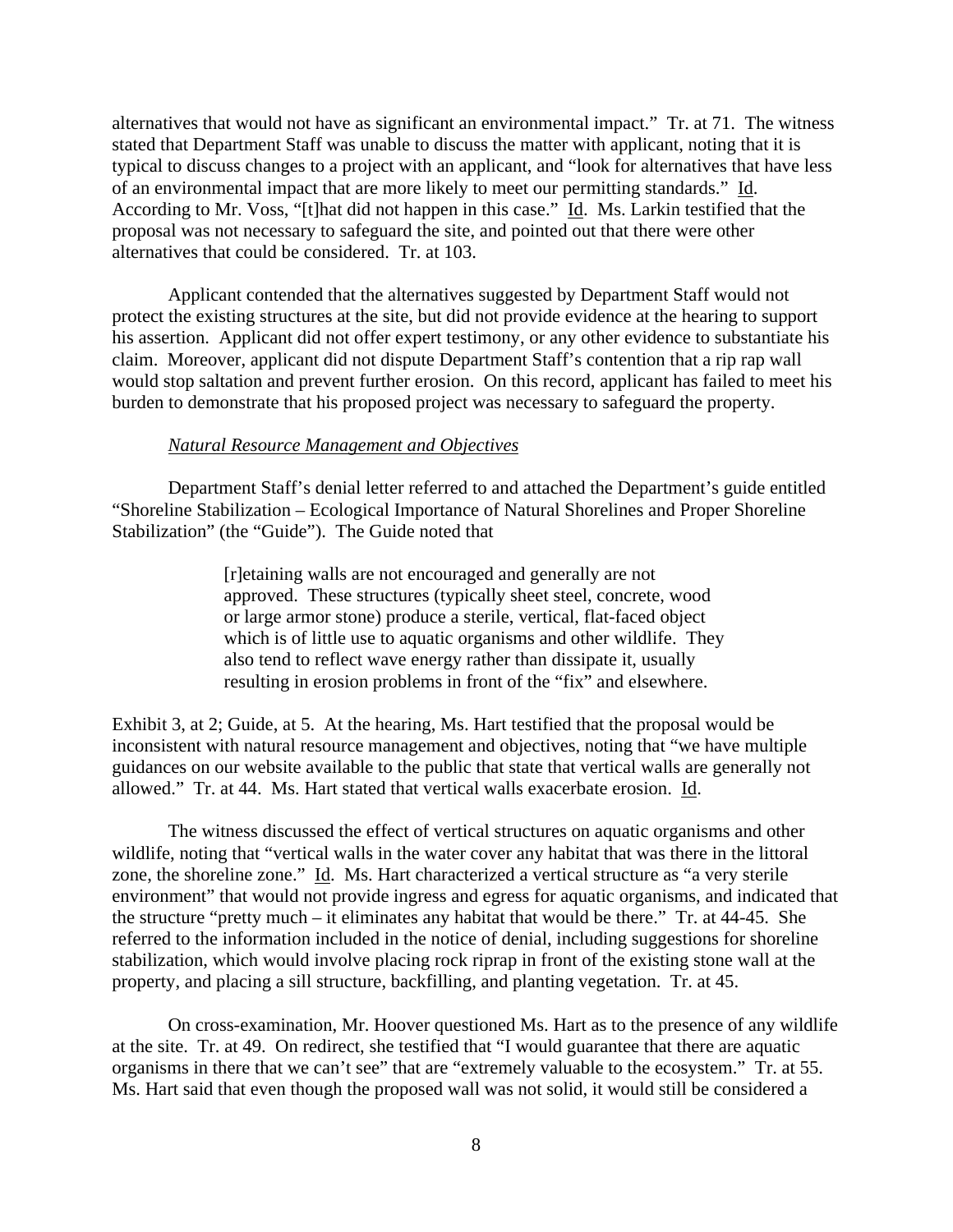vertical structure, and stated that "[v]ertical structures have zero value for habitat." Id. Ms. Larkin testified that that the proposal would be inconsistent with natural resource management objectives and values, because it would remove habitat for invertebrates and shore birds, as well as fish and aquatic species, and would result in increased erosion. Tr. at 103.

 Applicant did not show that his proposal would be consistent with natural resource management and objectives, or, as discussed above, that any of the other regulatory standards would be satisfied. As a result, applicant has not established that the permits applied for should be issued.

### CONCLUSIONS OF LAW

 Applicant's proposal does not meet the regulatory criteria for issuance of use and protection of waters permits pursuant to ECL Article 15 and Part 608 of 6NYCRR.

## RECOMMENDATION

 On this record, the Commissioner should conclude that the project proposed by applicant, a wood seawall, does not meet applicable permit issuance criteria, and that Department Staff's denial of the application was proper.